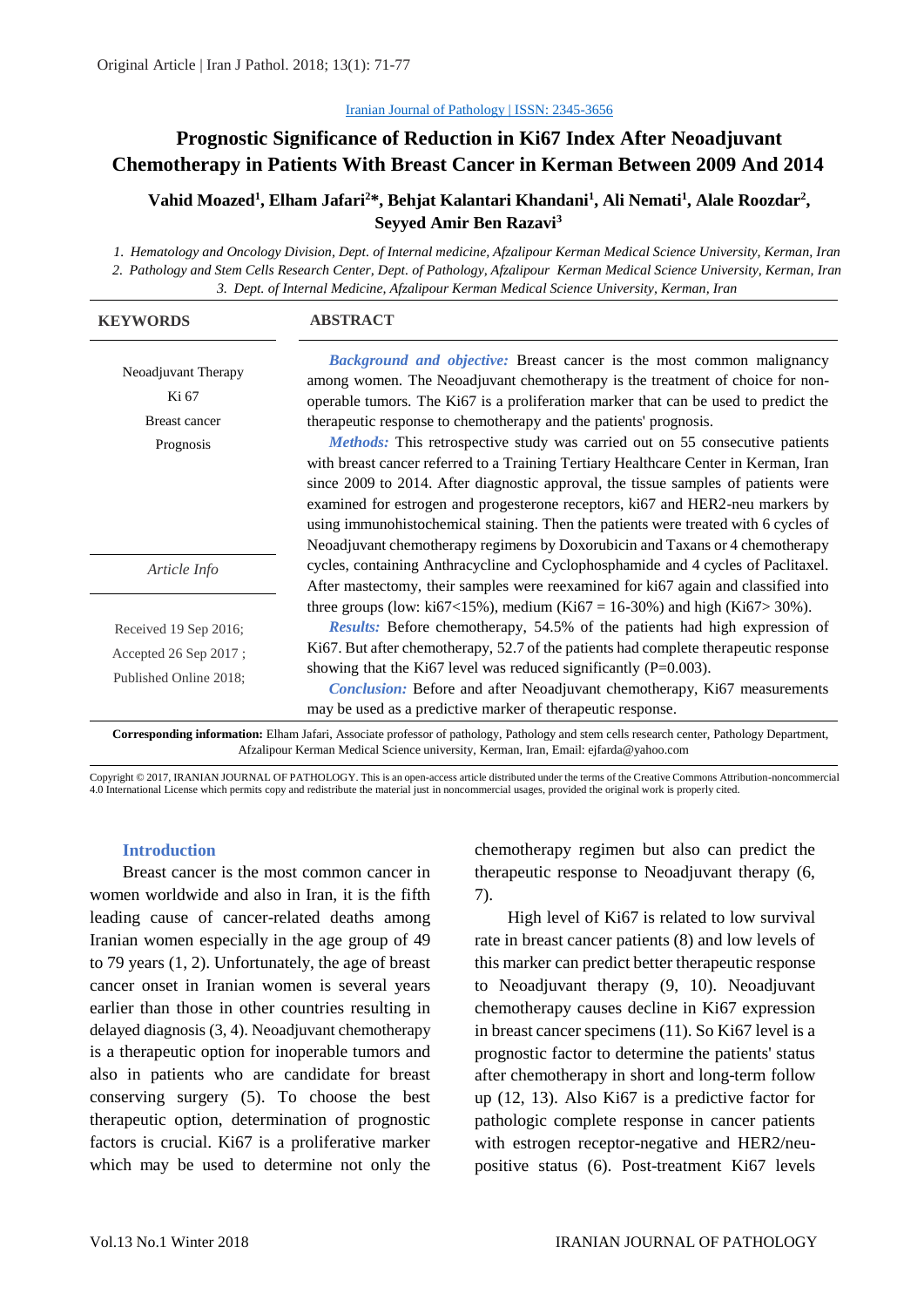provide better prognostic information and high Ki67 levels after the treatment would reveal further treatment requirement after Neoadjuvant chemotherapy (14). Patients with higher level of Ki67 have higher risk of tumor recurrence and death (15, 16).

So far, there is no conducted study to investigate the prognostic value of reduction in Ki67 levels after chemotherapy in Iranian population. However this research can also play an important role to determine how long the treatment should be continued, this study was performed to assess the prognostic significance of decreased ki67index after Neoadjuvant chemotherapy in breast cancer patients in Kerman between the years of 2009 and 2014.

### **Materials and methods**

This retrospective study was performed on 55 female patients with approved breast cancer relying on core needle biopsy specimen from breast masses. The tissue specimens underwent IHC staining (using DAKO standard method) for ER, PR, HER2/neu and Ki67 markers. Four molecular groups were as follow;

Luminal A: ER positive, Her2/neu negative, low Ki67 (lower than 14%) and high PR levels. This subtype is solely cured with endocrine treatment. But chemotherapy can be applied to patients with several lymph nodes or large tumor bulk.

Luminal B: Her2/neu negative, It is associated with ER positive and either high Ki67 (higher than 14%) or low PR.

Luminal B like: HER2/neu positive, ER positive that show high expression of HER2/neu and any levels of Ki67 or PR.

HER2/neu positive: over expression or high expression of HER2/neu, ER negative and PR

Triple negative: ER, PR and HER2/neu negative (17)

Patients were treated using 6 cycles of Neo adjuvant chemotherapy with Doxorubicin and Taxans, 4 cycles of chemotherapy including Anthracycline and Cyclophosphamide and 4 cycles of Paclitaxel. The patients then underwent the breast mastectomy for two weeks after finishing their chemotherapy regiments. Their tissue specimen after surgery were fixed in formalin and blocked in paraffin, they were also sectioned and then stained with IHC for Ki67 nuclear marker.

Patients who did not underwent mastectomy after chemotherapy or those who received chemotherapy regimen in center were excluded from the present study. Slides of ER, PR, HER2/neu markers and also Ki67 were inspected before and after chemotherapy and scored by a pathologist (Figures 1).



**Figure 1.** a) A case of IDC with intermediate Ki 67:15-20% be for neoadjuvant chemotherapy. b) High Ki 67 >30% be for neoadjuvant chemotherapy c) Low Ki 67 <15 % after neoadjuvant chemotherapy

ER and PR were reported as positive or negative status. Her2/neu marker was reported positive when the 3 plus was used for staining, and negative when it was not stained at all or stained with 1plus. If Her2/neu was stained with 2plus, further confirmation was done using molecular test (CISH method). Ki67 marker was reported by counting the number of stained cells and this number was coordinated to all neoplastic epithelial cells. The patients were divided by using subjective light microscope analysis into three groups with low (lower than 15%), intermediate (16% to 30%) and high Ki67 expression (more than 30%) (18) which is shown in Figures 1-3.

Demographic data, tumor type, the stages and the number of involved lymph nodes were extracted from the patients file. Data were analyzed by SPSS software version 22.0 with independent-sample-T, ANOVA and Tukey tests.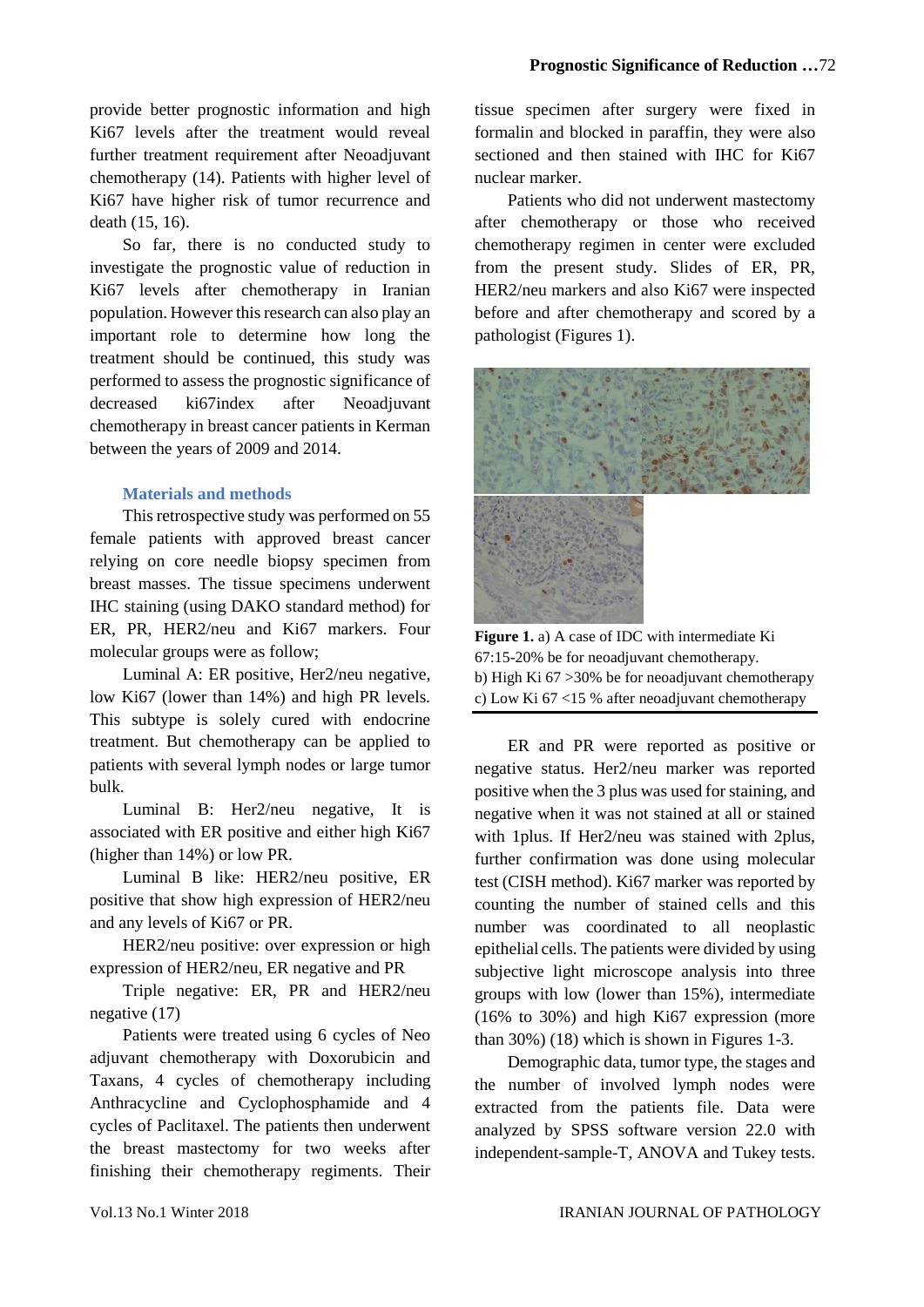P-values less than 0.05 were considered as a statistically significant.

#### **Results**

The most common age group were between 41 and 49 years old (32.1%), followed by 30-39 years old. The most tumor size was 2-5 cm (45.5%) in groups. Also 29.1% of patients had tumor 2 cm or less in size and 25.5% of patients had the tumor larger than 5 cm. Patients were mainly in stage IIIA (40%) and the following stages were IIB (29.1%), IIA (14.5%), IIIC

(9.1%), I (5.5%) and finally IIIC (1.8%). Lymph nodes were involved in most patients (76.4%). In addition, 60% of patients were ER positive, 52.7% were PR positive and nearly half of patients were HER2/neu positive. Most patients (92.7%) had ductal carcinoma and the next more frequent tumor types were lobular carcinoma (7.3%).

Among 55 patients, only 29 patients (52%) had complete response to Neoadjuvant chemotherapy and didn't have any residual tumor after the mastectomy. The association with mean Ki67 level are shown in chart1.



**Chart 1.** Mean Ki67 level before and after chemotherapy in various subtypes of breast cancer

The majority of patients (54.5%) had high Ki67 expression, 23.6% of patients had intermediate amount of Ki67 expression and 21.8% of patients had low Ki67 expression. After treatment, among 52.7% of patients with complete

response. Those with a partial response to chemotherapy showed that the most patients (23.6%) had low Ki67 expression, 20% had intermediate Ki67 level and 3.6% had high level of Ki67 that are indicated in chart2.

Table1 Analysis showed that Neoadjuvant chemotherapy causes significant decline in Ki67 expression



**Chart 2.** Mean Ki67 level changes before and after treatment in patients with partial response to chemotherapy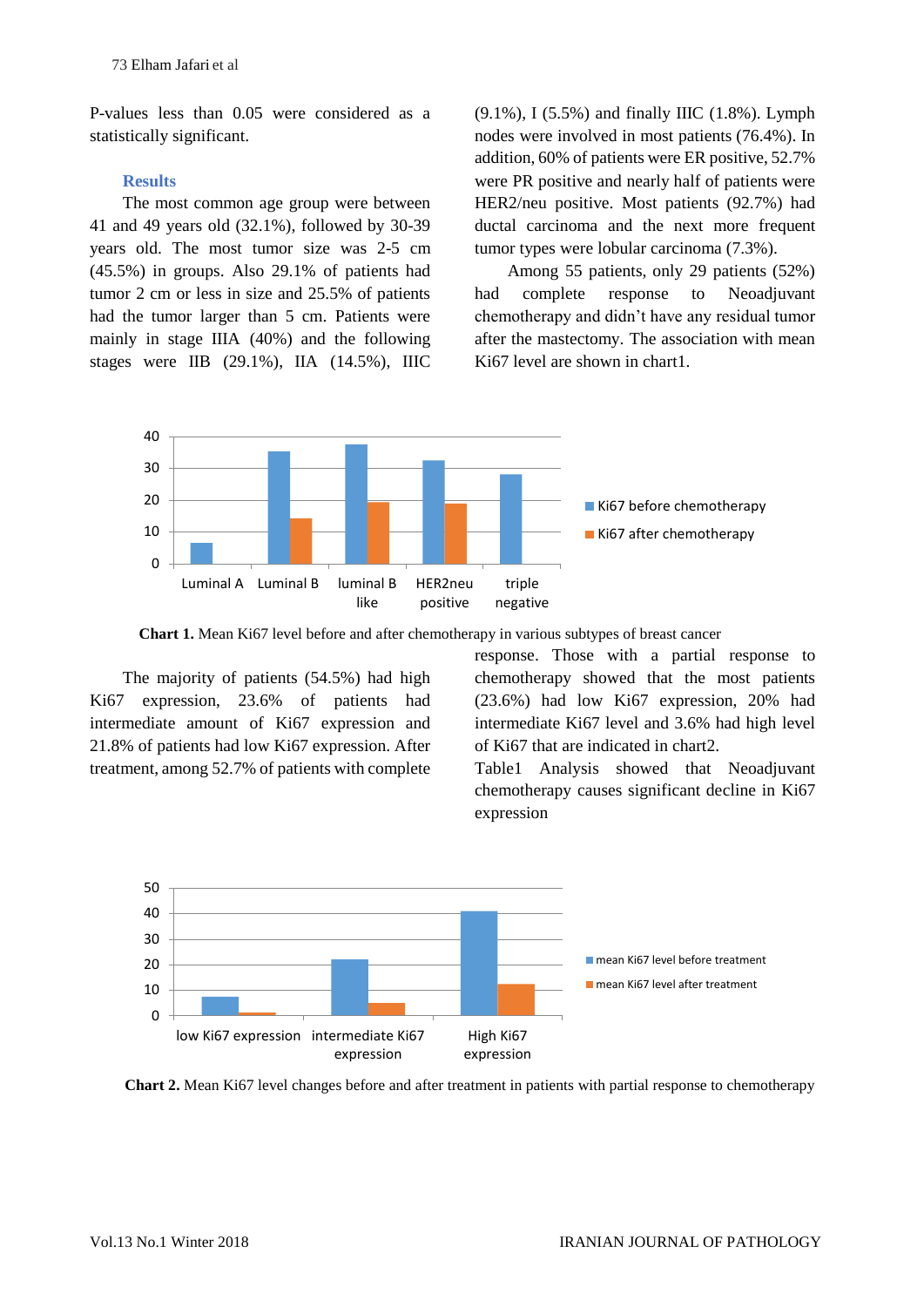| Ki67 classification                            | mean Ki67 before<br>treatment(percent) | mean Ki67 after<br>treatment(percent) |
|------------------------------------------------|----------------------------------------|---------------------------------------|
| Low Ki67 expression $(\leq 15\%)$              | 7.5                                    | 1.3                                   |
| Intermediate Ki67 expression $(15\% \ll 29\%)$ | 22.11                                  |                                       |
| high Ki67 expression(30% $=<$ )                | 41.1                                   | 12.5                                  |

**Table 1.** Mean Ki67level before and after treatment in Ki67 subgroups

There was a significant relationship between decline in the amount of Ki67 after chemotherapy and Ki67 level before chemotherapy (P=0.003). There was a significant correlation between reductions in the level of Ki67 after treatment and ER negative and PR status before chemotherapy (P=0.01 and 0.01 respectively). The distribution of mean Ki67 level before and after treatment in various stages of breast cancer are displayed in chart 3.



**Chart 3.** The distribution of mean Ki67 level before and after treatment in various stages of breast cancer

There was no significant correlation between Ki67 level before and after treatment with the tumor size and type. ER and PR positive status were more frequent while Ki67 level before and after treatment was higher in group of metastatic lymph nodes than the ones without involved lymph nodes. HER2/neu expression was higher in group without involved lymph nodes in comparison to metastatic group, but none of the

above markers showed significant correlation with metastatic or intact lymph node status. Mean Ki67 level after treatment was significantly lower in triple negative group (0) comparing to other groups  $(0.87)$   $(P=0.0001)$  (chart4).

Ki67 level after the treatment was significantly lower than this level before treatment in this group (P value  $\langle 0.01 \rangle$  (chart5).



**Chart 4.** Ki67 before and after treatment in triple negative and Non-triple negative patients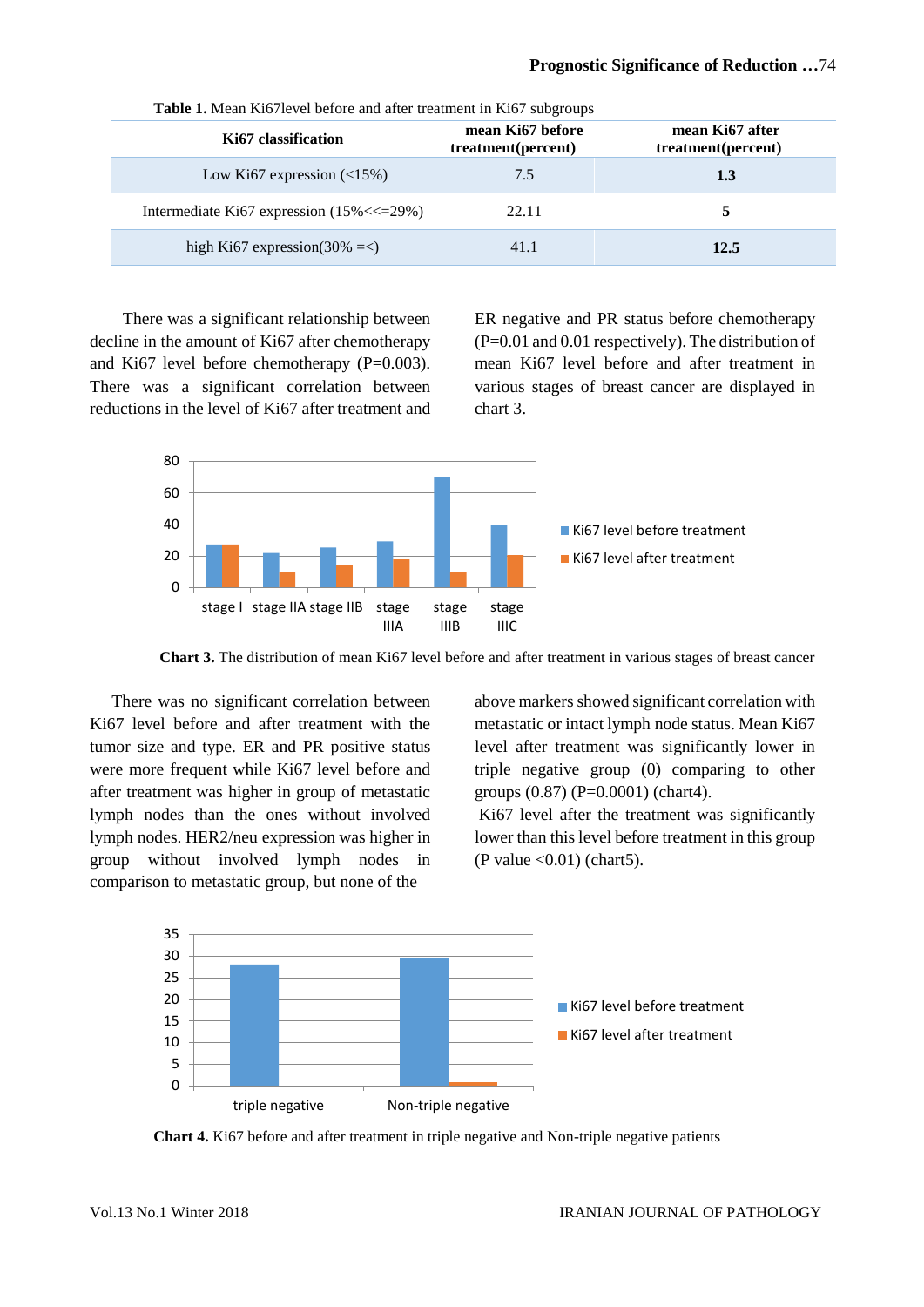

**Chart 5.** Ki67 before and after treatment in HER2/neu positive patients

### **Discussion**

Fifty-five female patients enrolled in this study (who were diagnosed by core needle biopsy of breast mass), and then underwent Neoadjuvant chemotherapy before surgery. Most frequent size of tumor was between 2 and 5 cm (45.5%) which is in line with the results of Haroon (2013)(16) and Sun (2014) (17). Most participants had ductal carcinoma (90%) and patients had stage IIIA disease (40%) and metastatic lymph nodes (76.4%) which are also consistent with Haroon et al. (17).

Following that, 60% of the patients were ER positive and 51% were PR positive that are completely similar to the study of Mankowitz et al. (14). Most patients (54.5%) had high Ki67 level, however in all groups with low, intermediate and high Ki67 expression, the Ki67 level was lower after treatment. The analysis indicated that chemotherapy causes significant reduction in Ki67 level of expression which is consistent with the results of Avci's studies (11). In other words, chemotherapy drugs have significant antiproliferative effect on cancerous cells. Thecell destruction as a result of the effect of Anthracylcine on DNA can decrease the newly divided cancer cells which leads to a decline in number of tumor clones (18-25).

After chemotherapy, the reduction of Ki67 level was significantly correlated with ER and PR negative status before chemotherapy (P value 0.01 and 0.01 respectively). This correlation was confirmed in Sun and Haroon in 2014 and 2013 (16, 17).Also, Sun and his team proved the relationship of Ki67 level after chemotherapy and ER. The significant relationship between Ki67 level before treatment and cancer stage was

also observed, which is in line with the results of Inwald's research (26). In both studies, Ki67 levels were lower in lower stages of breast cancer (Sun et al 2013 and Inwald 2013) (16, 26).

In the present study, no relationship was demonstrated between Ki67 level and the number, metastatic and intact status of involved lymph nodes which is contrary to the results of Sun (16) and Haroon (17).

No significant correlation was showed between Ki67 level and tumor size which is in line with the reports of Bonta (24) and Haroon (17), while in 2014, Sun and his colleagues reported this relationship only in early stages of cancer (16). In the group of metastatic lymph nodes, ER and PR positive status were low, whereas Ki67 level was higher than other groups before and after therapy. But Her2/neu indicated the high level of expression in group with intact lymph nodes comparing to the group of metastatic. All the above relationships were not statistically significant. In the present study, 35% of patients were HER2/neu positive, while in the study of Mirmalek on breast cancer in Iranian population, the reported number for HER2/neu positive status was 58.5% (27).

In the current study, 52.7% of patients had complete response, this rate was reported 18% by Bonnefoi who worked on 1212 cancer patients (28). Triple negative breast cancer is a subtype of breast cancer with poor prognosis because of a high-invasive biological manner and also the absence of endocrine receptors which are the targets of chemotherapy drugs (Tamoxifen and Trastuzumab), But this group responded to chemotherapy better than other subgroups of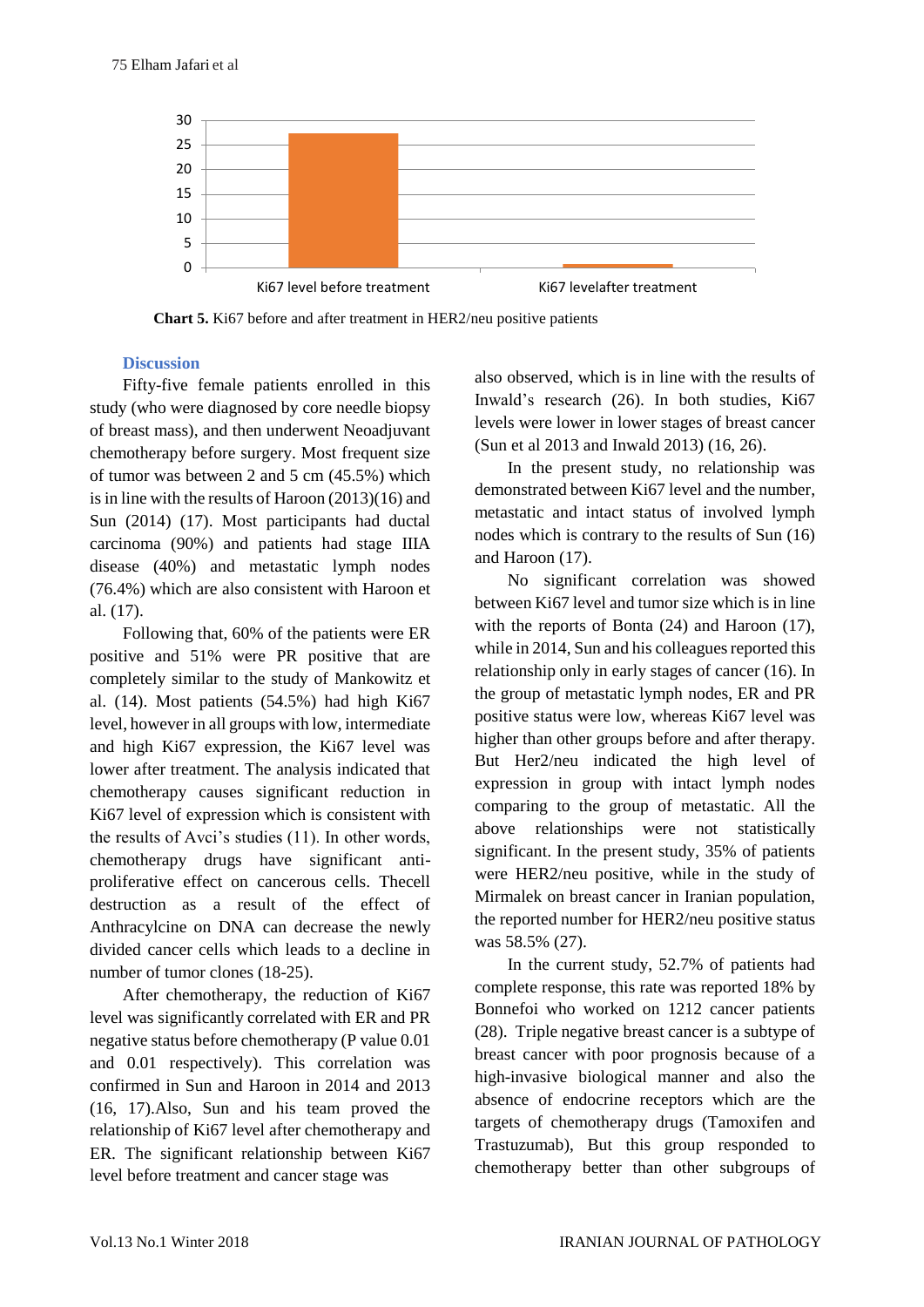breast cancer (25). In this research study, 14% of the patients were triple negative which is similar to Boyle's study who showed 14-16% of triple negative patients (26).

There was not a significant difference between mean Ki67 level before treatment in triple negative group (28.1%) and other groups (29.5%) which is in contrast with the results of

Hitao Li's study in 2015. In the present study, Ki67level in triple negative patients (0%) was significantly different from the ones in other groups (0.87%) after treatment. It can be because all patients in the triple negative group responded to chemotherapy completely while Keam found the same results by analyzing 13.3% of patients (25). Therefore, our findings confirm the results of the previous studies.

# **Conclusion**

The results of the present study prove the prognostic significance of decreased ki67 index after Neoadjuvant chemotherapy in breast cancer patients. The level of Ki67 can provide complementary information beside the molecular subtypes and other markers helping to predict the amount of responses to chemotherapy. Based on the findings of this study, Neoadjuvant chemotherapy before mastectomy can help achieve better outcome in cancer patients.

# **References**

1. Amani D, Hassan ZM, Ravangard F, Frazmand S, Karim-Zadeh M. Flowcytometric Analysis of Tumor Associated Macrophages in Invasive Ductal Carcinoma of Breast. Iran J Immunol. 2005; 2:117-22.

2. Cooksley S, Hipkiss JB, Tickle SP, Holmes-Ievers E, Docherty AJ, Murphy G, et al. Immunoassays for the Detection of Human Collagenase, Stromelysin, Tissue Inhibitor of Metallo-proteinases (TIMP) and Enzyme-Inhibitor Complexes. Matrix. 1990;10(5):285- 91.

3. Newman PJ. The Role of PECAM-1 in Vascular Cell Biologya. Annals of the New York Academy of Sciences. 1994; 714(1):165- 74.

4. Luukkaa M, Vihinen P, Kronqvist P, Vahlberg T, Pyrhönen S, Kähäri VM, et al.

Association between high collagenase-3 expression levels and poor prognosis in patients with head and neck cancer. Head & neck. 2006;28(3):225-34.

5. Jones RL, Smith IE. Neoadjuvant treatment for early-stage breast cancer: opportunities to assess tumour response. The lancet oncology. 2006;7(10):869-74

6. Kim KI, Lee KH, Kim TR, Chun YS, Lee TH, Park HK. Ki-67 as a predictor of response to neoadjuvant chemotherapy in breast cancer patients. Journal of breast cancer. 2014 Mar 1;17 (1):40-6.

7. Juhasz-Böss I, Mavrova R, Moga S, Radosa J, Schmidt G, Bohle RM, et al. Solomayer E, Herr D. Can Ki-67 Play a Role in Prediction of Breast Cancer Patients' Response to Neoadjuvant Chemotherapy. BioMed Research International. 2014; 2014.

8. Urruticoechea A, Smith IE, Dowsett M. Proliferation marker Ki-67 in early breast cancer. Journal of clinical oncology. 2005; 23(28):7212-20.

9. Archer CD, Parton M, Smith IE, Ellis PA, Salter J, Ashley S,et.al. Early changes in apoptosis and proliferation following primary chemotherapy for breast cancer. British journal of cancer. 2003; 89(6):1035-41.

10. Ellis PA, Smith IE, Detre S, Burton SA, Salter J, A'hern R, et al. Reduced apoptosis and proliferation and increased Bcl-2 in residual breast cancer following preoperative chemotherapy. Breast cancer research and treatment. 1998; 48(2):107-16.

11. Avci N, Deligonul A, Tolunay S, Cubukcu E, Olmez OF, Ulas A, et al. Neoadjuvant chemotherapy-induced changes in immunohistochemical expression of estrogen receptor, progesterone receptor, HER2, and Ki-67 in patients with breast cancer. J Buon. 2015;  $20:45-9.$ 

12. Tanei T, Shimomura A, Shimazu K, Nakayama T, Kim SJ, Iwamoto T, et al. Prognostic significance of Ki67 index after neoadjuvant chemotherapy in breast cancer. Eurp J Surg Oncol. 2011; 37(2):155-61.

13. Jones RL, Salter J, A'Hern R, Nerurkar A, Parton M, Reis-Filho et al. The prognostic significance of Ki67 before and after neoadjuvant chemotherapy in breast cancer.